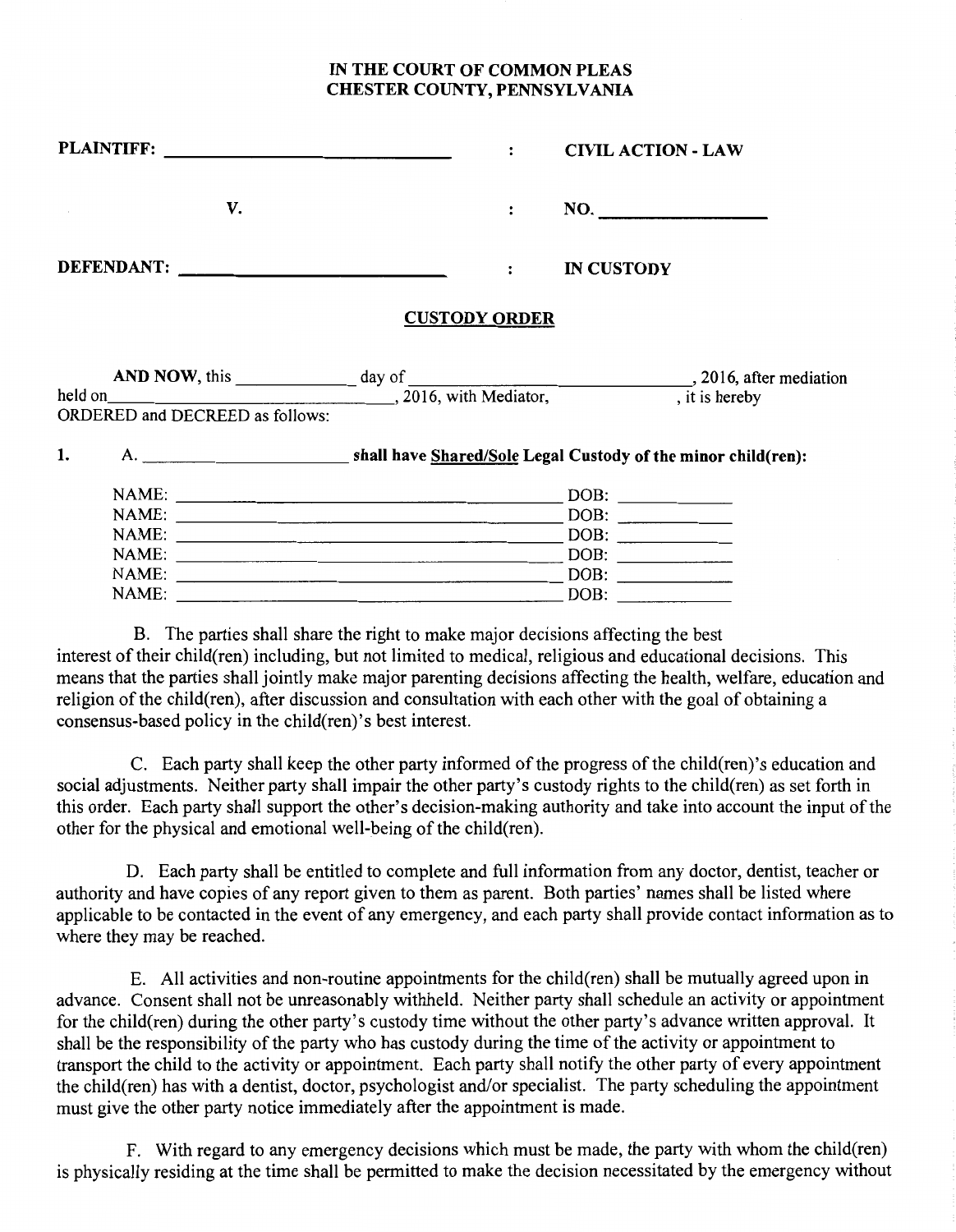consulting the other party in advance. That party shall, however, attempt to contact the other party at that time to inform the other of the emergency, or to consult with him/her as soon as possible following the emergency. Day-to-day decisions of a routine nature will be the responsibility of the party having physical custody at the time.

| (a)           | The Shared Custody schedule is as follows:<br><u> 1980 - Jan Start Barbara, Amerikaansk politiker († 1980)</u><br>and the second control of the second control of the second control of the second control of the second control of the second control of the second control of the second control of the second control of the second control o                                                                                                                                                                                                                                              |                                                                                                                                                                                                                                                                                                                                                                                                                                                                                |                                                                     |  |                                                                                                                                                                                                                                                                                                                                                                                                                                                                            |  |
|---------------|-----------------------------------------------------------------------------------------------------------------------------------------------------------------------------------------------------------------------------------------------------------------------------------------------------------------------------------------------------------------------------------------------------------------------------------------------------------------------------------------------------------------------------------------------------------------------------------------------|--------------------------------------------------------------------------------------------------------------------------------------------------------------------------------------------------------------------------------------------------------------------------------------------------------------------------------------------------------------------------------------------------------------------------------------------------------------------------------|---------------------------------------------------------------------|--|----------------------------------------------------------------------------------------------------------------------------------------------------------------------------------------------------------------------------------------------------------------------------------------------------------------------------------------------------------------------------------------------------------------------------------------------------------------------------|--|
|               | shall have Partial Physical Custody.                                                                                                                                                                                                                                                                                                                                                                                                                                                                                                                                                          |                                                                                                                                                                                                                                                                                                                                                                                                                                                                                |                                                                     |  |                                                                                                                                                                                                                                                                                                                                                                                                                                                                            |  |
| (a)           | $\frac{1}{\text{beginning the weekend of } + \text{frac of } + \text{frac of } + \text{frac of } + \text{frac of } + \text{frac of } + \text{frac of } + \text{frac of } + \text{frac of } + \text{frac of } + \text{frac of } + \text{frac of } + \text{frac of } + \text{frac of } + \text{frac of } + \text{frac of } + \text{frac of } + \text{frac of } + \text{frac of } + \text{frac of } + \text{frac of } + \text{frac of } + \text{frac of } + \text{frac of } + \text{frac of } + \text{frac of } + \text{frac of } + \text{frac of } + \text{frac of } + \text{frac of } + \text$ |                                                                                                                                                                                                                                                                                                                                                                                                                                                                                |                                                                     |  |                                                                                                                                                                                                                                                                                                                                                                                                                                                                            |  |
| (b)           |                                                                                                                                                                                                                                                                                                                                                                                                                                                                                                                                                                                               | <u> 1989 - Johann Stein, Amerikaansk politiker (* 1908)</u>                                                                                                                                                                                                                                                                                                                                                                                                                    |                                                                     |  |                                                                                                                                                                                                                                                                                                                                                                                                                                                                            |  |
| (c)           |                                                                                                                                                                                                                                                                                                                                                                                                                                                                                                                                                                                               |                                                                                                                                                                                                                                                                                                                                                                                                                                                                                |                                                                     |  |                                                                                                                                                                                                                                                                                                                                                                                                                                                                            |  |
|               |                                                                                                                                                                                                                                                                                                                                                                                                                                                                                                                                                                                               |                                                                                                                                                                                                                                                                                                                                                                                                                                                                                |                                                                     |  | <u> 1988 - Andrea Sammen, amerikansk politiker (d. 1989)</u>                                                                                                                                                                                                                                                                                                                                                                                                               |  |
|               |                                                                                                                                                                                                                                                                                                                                                                                                                                                                                                                                                                                               |                                                                                                                                                                                                                                                                                                                                                                                                                                                                                |                                                                     |  |                                                                                                                                                                                                                                                                                                                                                                                                                                                                            |  |
|               | by $\overline{\phantom{a}}$                                                                                                                                                                                                                                                                                                                                                                                                                                                                                                                                                                   |                                                                                                                                                                                                                                                                                                                                                                                                                                                                                |                                                                     |  |                                                                                                                                                                                                                                                                                                                                                                                                                                                                            |  |
| <b>EASTER</b> | <b>Holidays</b> as follows:<br>NEW YEARS DAY<br>MEMORIAL DAY                                                                                                                                                                                                                                                                                                                                                                                                                                                                                                                                  | <b>ODD YEARS EVEN YEARS</b><br>$\overline{\phantom{a}}$ and $\overline{\phantom{a}}$ and $\overline{\phantom{a}}$ and $\overline{\phantom{a}}$ and $\overline{\phantom{a}}$ and $\overline{\phantom{a}}$ and $\overline{\phantom{a}}$ and $\overline{\phantom{a}}$ and $\overline{\phantom{a}}$ and $\overline{\phantom{a}}$ and $\overline{\phantom{a}}$ and $\overline{\phantom{a}}$ and $\overline{\phantom{a}}$ and $\overline{\phantom{a}}$ a<br>$\overline{\phantom{a}}$ | $\overline{\phantom{a}}$ . The contract of $\overline{\phantom{a}}$ |  | Sat. at <u>the same state of</u> to Sun. at <u>the same state of the same state of the same state of the same state of the same state of the same state of the same state of the same state of the same state of the same state of th</u>                                                                                                                                                                                                                                  |  |
|               | <b>FOURTH OF JULY</b><br><b>LABOR DAY</b>                                                                                                                                                                                                                                                                                                                                                                                                                                                                                                                                                     | $\overline{\phantom{a}}$                                                                                                                                                                                                                                                                                                                                                                                                                                                       | $\overline{\phantom{a}}$                                            |  | Fri at $\overline{4^{th}}$ at $\underbrace{\overbrace{4^{th}}$ at $\underbrace{\overbrace{4^{th}}$ at $\underbrace{\overbrace{4^{th}}$ at $\underbrace{\overbrace{4^{th}}$ at $\underbrace{\overbrace{4^{th}}$ at $\underbrace{\overbrace{4^{th}}$ at $\underbrace{\overbrace{4^{th}}$ at $\underbrace{\overbrace{4^{th}}$ at $\underbrace{\overbrace{4^{th}}$ at $\underbrace{\overbrace{4^{th}}$ at $\underbrace{\overbrace{4^{th}}$ at $\underbrace{\overbrace{4^{th}}$ |  |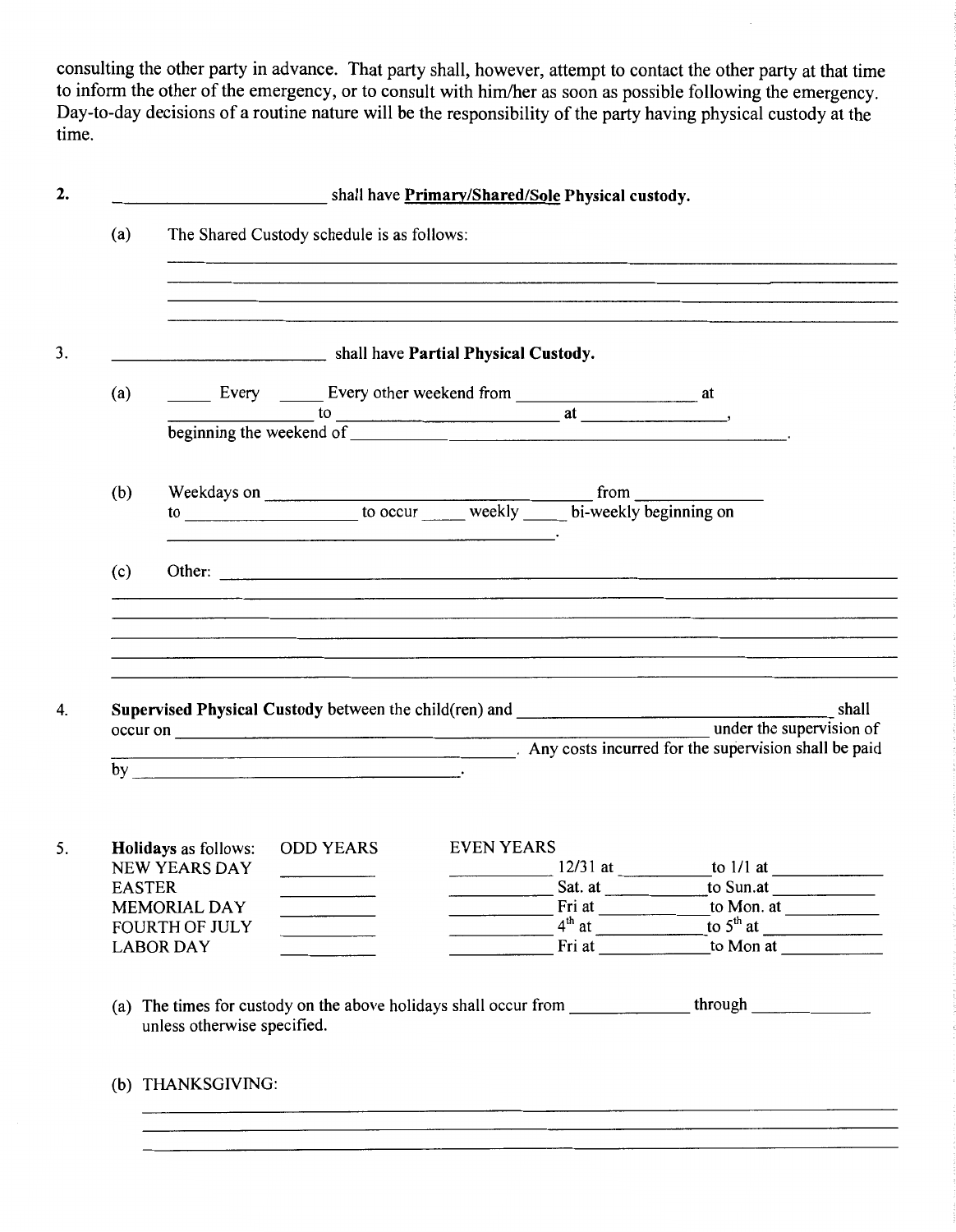$\langle$ 

| (c) CHRISTMAS                         |  |                               |                                                                                                              |  |  |  |  |  |
|---------------------------------------|--|-------------------------------|--------------------------------------------------------------------------------------------------------------|--|--|--|--|--|
|                                       |  | through December 25, 2016, at |                                                                                                              |  |  |  |  |  |
|                                       |  |                               |                                                                                                              |  |  |  |  |  |
|                                       |  |                               |                                                                                                              |  |  |  |  |  |
|                                       |  |                               |                                                                                                              |  |  |  |  |  |
|                                       |  |                               |                                                                                                              |  |  |  |  |  |
| Other Christmas schedule:             |  |                               |                                                                                                              |  |  |  |  |  |
|                                       |  |                               |                                                                                                              |  |  |  |  |  |
|                                       |  |                               |                                                                                                              |  |  |  |  |  |
| Spring Break/Winter Break:<br>(f)     |  |                               |                                                                                                              |  |  |  |  |  |
|                                       |  |                               |                                                                                                              |  |  |  |  |  |
|                                       |  |                               |                                                                                                              |  |  |  |  |  |
| (g) Other Holiday Schedule:           |  |                               |                                                                                                              |  |  |  |  |  |
|                                       |  |                               |                                                                                                              |  |  |  |  |  |
|                                       |  |                               |                                                                                                              |  |  |  |  |  |
| (h) Other Religious Holiday Schedule: |  |                               |                                                                                                              |  |  |  |  |  |
|                                       |  |                               | December 24, 2016, at $w = \frac{1}{2}$ with $w = \frac{1}{2}$<br>Mother Father<br>with Mother Mother Father |  |  |  |  |  |

|                       | Odd Years | Even Years | From: | To: |
|-----------------------|-----------|------------|-------|-----|
| First night Passover  |           |            |       |     |
| Second night Passover |           |            |       |     |
| Rosh Hashanah Eve     |           |            |       |     |
| (First night)         |           |            |       |     |
| Rosh Hashanah         |           |            |       |     |
| (Second night)        |           |            |       |     |
| Yom Kippur Eve        |           |            |       |     |
| Yom Kippur Break fast |           |            |       |     |
| Hanukkah First Night  |           |            |       |     |
| Hanukkah Last Night   |           |            |       |     |
|                       |           |            |       |     |

# **Each Party Mother Tather is/are entitled to Each Party Consecutive weeks vacation with the child(ren) upon**<br>Consecutive and / or non-consecutive weeks vacation with the child(ren) upon days written/verbal notice to the other party. If applicable, each party shall give the other itinerary to include travel information, address and phone number of the vacation location **updated as close to the time of departure as possible.**

#### 7. **Transportation:**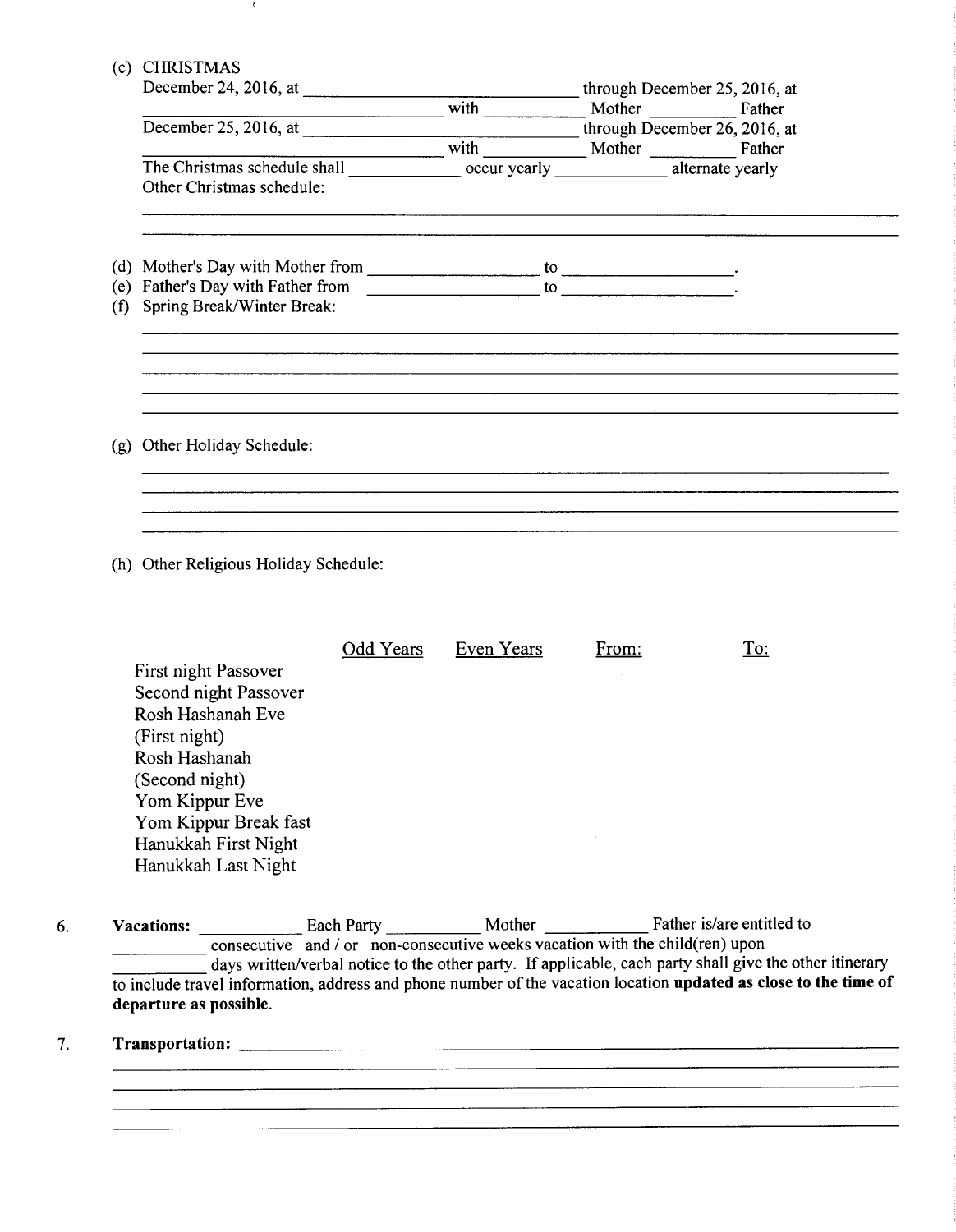### 8. **SPECIALTERMS:** -----------------------------------------------------

9. The child(ren) shall have reasonable uninterrupted telephone contact with the non-custodial parent.

I 0. · Holidays take precedence over vacation periods, which take precedence over the regular schedule.

- 11. The Appendix to Order is attached hereto and incorporated herein.
- 12. The Chester County Court of Common Pleas shall retain jurisdiction over this matter.
- 13. This Order shall remain in effect until further Order of the Court.
- 14. The parties acknowledge receipt of this Order which was agreed to by the parties.

Mother Father

Deborah Brand, Mediator Date

BY THE COURT:

J.

**NOTICE: NEITHER PARTY SHALL RELOCATE THE CHILDREN WITHOUT PROPER CONSENT AND/OR COURT APPROVAL AS REQUIRED BY 23 Pa.C.S. §5337. STRICT COMPLIANCE WITH 23 Pa.C.S. §5337 (related to relocation) IS REQUIRED.**